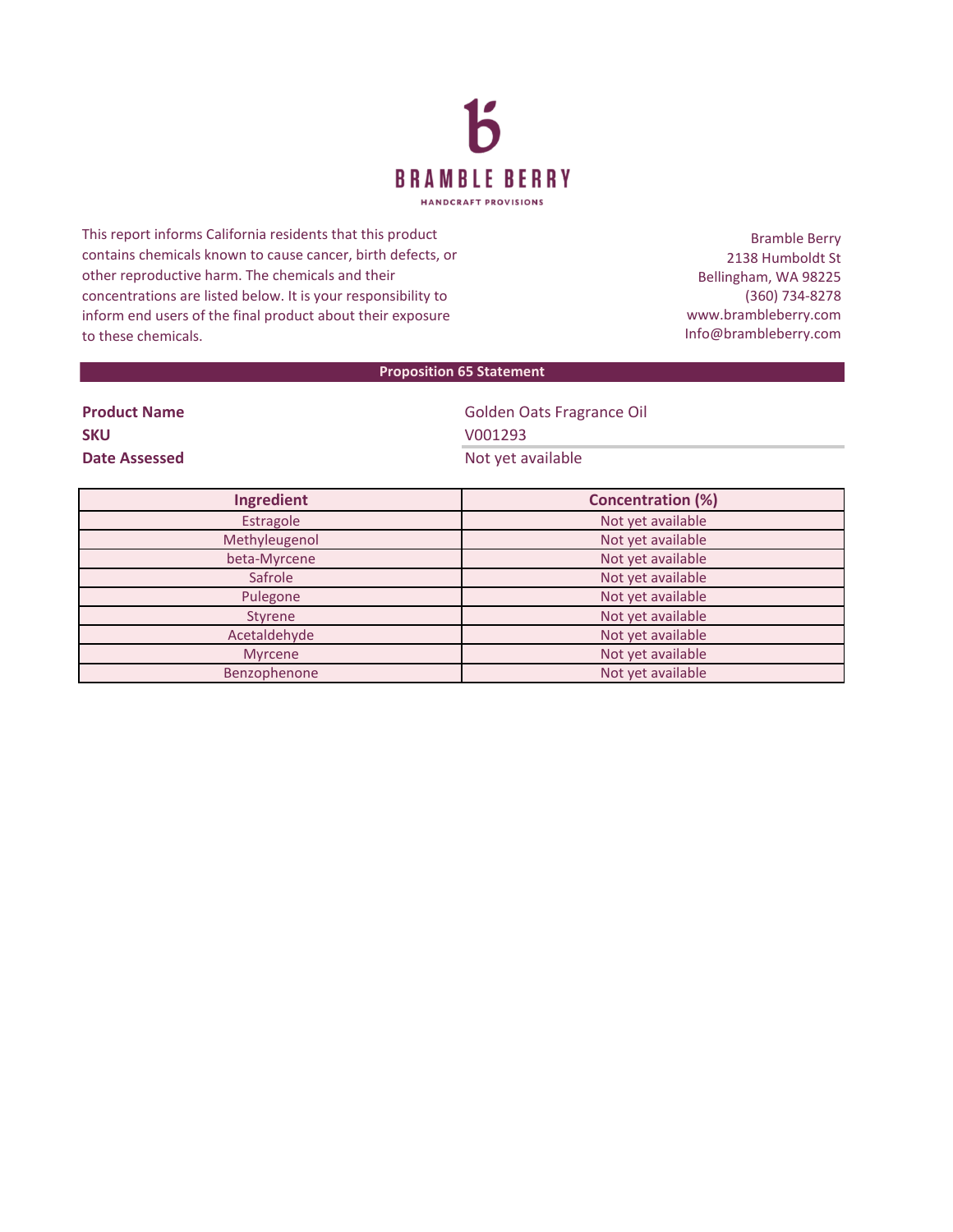

This report reflects the safe usage rates for this fragrance formula based on the International Fragrance Association (IFRA) 49th Amendment standards. IFRA reviews thousands of ingredients and issues guidelines for their usage, or bans the use of certain ingredients.

Bramble Berry 2138 Humboldt St Bellingham, WA 98225 (360) 734-8278 www.brambleberry.com Info@brambleberry.com

## **IFRA Statement - 49th Amendment**

| <b>Product Name</b>   | Golden Oats Fragrance Oil |
|-----------------------|---------------------------|
| <b>SKU</b>            | V001293                   |
| <b>Dated Assessed</b> | 3/16/2022                 |

| <b>Category</b> | Max. Usage (%) |
|-----------------|----------------|
| 1               | N/A            |
| $\overline{2}$  | 1.67           |
| 3               | 1.60           |
| $\overline{4}$  | 18.78          |
| 5a              | 8.00           |
| 5b              | 0.82           |
| 5c              | 3.25           |
| 5d              | 0.27           |
| $\sqrt{6}$      | N/A            |
| 7a              | 1.60           |
| 7 <sub>b</sub>  | 1.60           |
| $\,8\,$         | 0.27           |
| $\overline{9}$  | 7.42           |
| 10a             | 7.42           |
| 10 <sub>b</sub> | 23.97          |
| 11a             | 0.27           |
| 11 <sub>b</sub> | 0.27           |
| 12              | 100.00         |

The IFRA Standards regarding usage restrictions are based on safety assessments by the Panel of Experts on the Research Institute for Fragrance Materials (RIFM) 49th Amendment, and are enforced by the IFRA Scientific Committee. Evaluation of individual fragrance ingredients are made according to the safety standards contained in the relevant section of the IFRA Code of Practice. It is your responsibility to ensure the safety of the final product with more testing if needed.